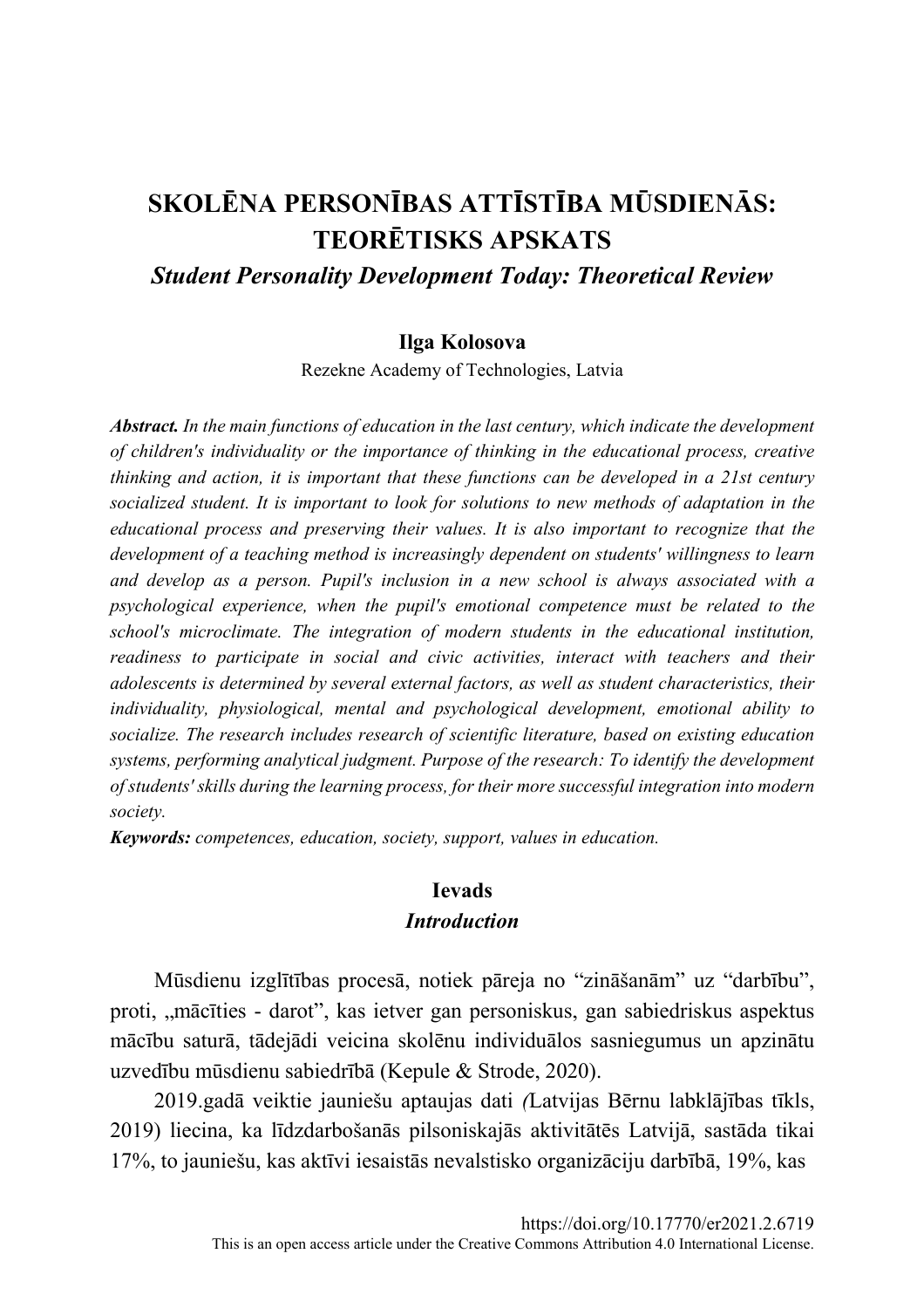apmeklē jauniešu centrus, 22%, kas tiek iesaistīti jaunatnes organizācijās un 24% jauniešu, kas piedalās dažādos projektos. Savukārt I. Kanina (2020) norāda, ka skolēniem jāveido draudzīgie mehānismi arī ārpus izglītības iestādes, kas motivētu un sekmētu skolēnus līdzdarboties sabiedrībā.

Krievu zinātnieki - B. Kolmakova, D. Šalkovs un O. Barišnikova (2020) atzīmē, ka ikviena skolēna emocionālās attīstības pamatfaktors ir izglītības iestādes audzināšanas darbība, kuras viens no galvenajiem uzdevumiem ir indivīda nepārtrauktas garīgās un morālās attīstības sistēmas veidošana.

Pētījums veikts maģistra darba "Vērtību maina sociālā atbalsta jomā, skolēniem ārpus klases nodarbībās dienesta viesnīcā" un FLPP projekta, ,Izglītības vērtību transformācija sociālas kopienas kultūras un ekonomiskajai izaugsmei (IzVeTSKKEI)" Nr.lzp-202011-0178 ietvaros ar mērķi apzināt skolēnu vispārīgo prasmju attīstību mācību procesa laikā, vinu līdzdalībai mūsdienu sabiedrībā.

Darbā ietverta zinātniskās literatūras izpēte, pamatojoties uz jau esošām izglītības sistēmām, veicot pilotpētījuma intervijas analīzi.

### Aktuālās izglītības tendences un perspektīvas 21. gadsimtā Current educational trends and perspectives in the 21st century

Pēdējo gadu Starptautiskie pētījumi OECD (Trends shaping education, 2019) darba tirgū liecina, ka nākotnē indivīdi arvien biežāk mainīs savu nodarbošanos un darba vietu, tāpat mainīsies jau ierasto darbu saturs un darba procesi. Jau pašlaik viens nodarbinātais Eiropā savas dzīves laikā vidēji strādā vairāk kā 10 dažādās darba vietās (Izglītības attīstības pamatnostādnes 2021.-2027.gadam, 2020).

Pētījumi liecina, ka mūsdienu jaunatnei tuvākajā nākotnē tiks uzticēts veikt darbus, kādu vēl līdz šim nav bijis. Tāpēc skolēnu sagatavotības procesā veiksmīgai līdzdalībai sabiedrībā svarīgi pievērst uzmanību tam, lai viņi spētu izvēlēties agrāk nebijušus risinājumus, jo sekmīgai personiskajai un profesionālajai darbībai īpaši pieprasītas ir sociālās prasmes, spēja kritiski izvērtēt informāciju, izmantot zināšanas, vēlme un prasme pilnveidoties mūža garumā. Visu minēto faktoru kontekstā iespējams apgalvot, ka izglītībai ir neatsverama nozīme sabiedrības turpmākajā attīstībā (Oliņa, Namsone, & France, 2018).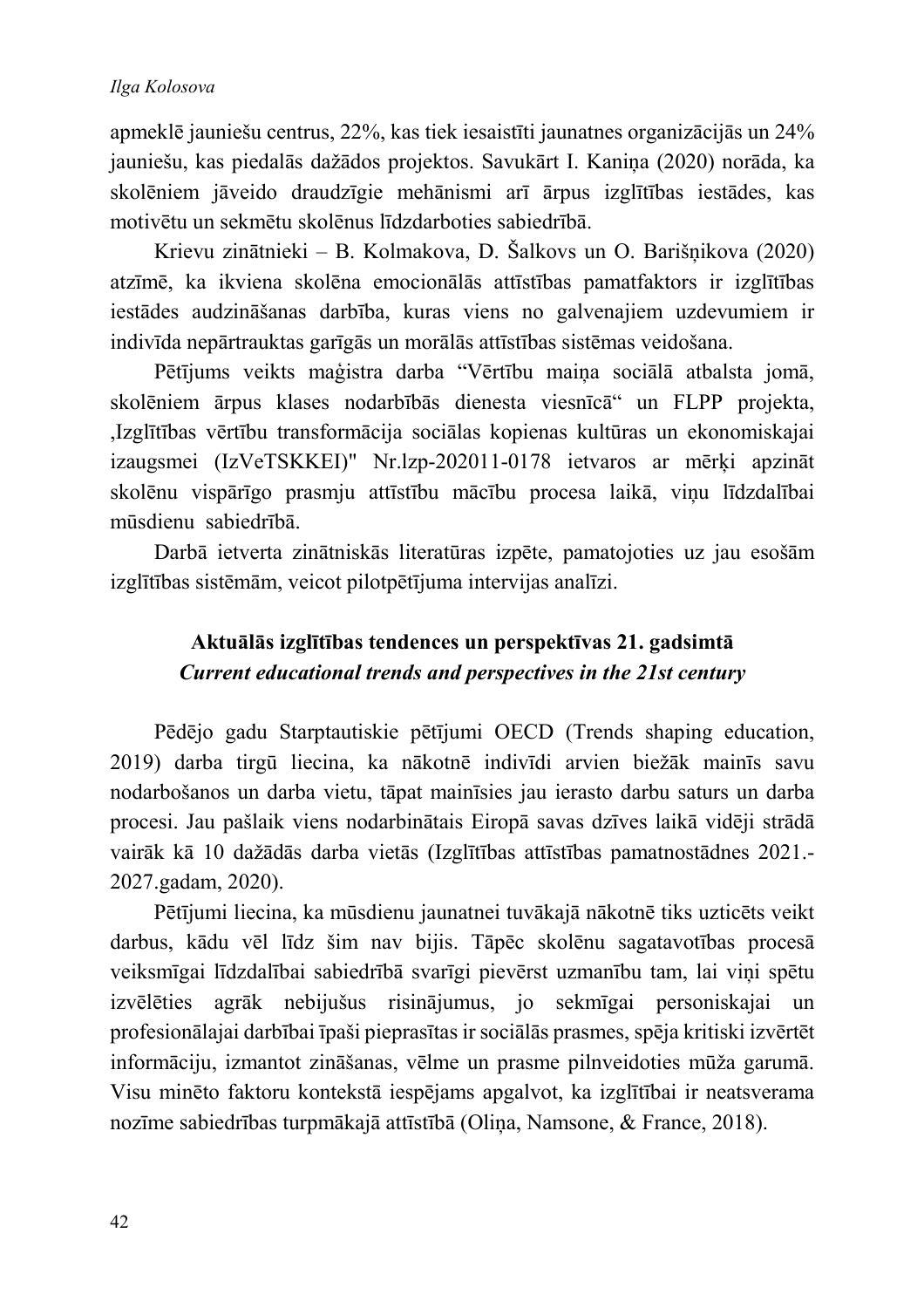Latvijas Izglītības attīstības centrs, Līdsas Attīstības izglītības centrs (Leed *DE*C-Apvienotā Karaliste) un Mondo (Igaunija) ir izstrādājuši projektu "Globālā dimensija sociālo zinātņu mācību priekšmetos". Projektā iesaistītie pedagogi akcentē nepieciešamību globālo izglītību saistīt ar tradicionālo mācību procesu skolā. Pedagogam ir nozīmīgi ieraudzīt arī attīstības tematikas saistību ar citām, viņam labāk zināmām izglītības dimensijām – vērtībizglītību, pilsonisko izglītību, starpkultūru izglītību, kritiskās domāšanas prasmēm u.c. (IAC, 2015).

ASV veiktie pētījumi liecina, ka 21. gadsimta darbaspēks ļoti atšķiras no priekšteču darbaspēka. Pieaugot automatizācijai un tehnoloģijām, darba devējiem tiek izvirzītas paaugstinātas prasības, tāpēc jauno darbinieku paaudzei jābūt prasmēm, kas papildina visas inovatīvās prasības (Hāršbārgs, 2016).

Patlaban, liela daļa skolēnu ir nesapratnē, ko iesākt nākotnē, kā sevi pozicionet.

Mūsdienās, skolēnu integrēšanu mācību iestādēs, gatavību līdzdarboties sabiedriskās un pilsoniskās aktivitātēs, mijiedarboties ar skolotājiem un saviem vienaudžiem, nosaka vairāki faktori: skolēna rakstura īpašības, vinu individualitāte, fizioloģiskā, garīga un psiholoģiskā attīstība, emocionālas spējas socializēties. Nemot vērā faktu, ka jaunieši tiek uzskatīti par aktīvāko sabiedrības daļu, Latvijas Bērnu labklājības tīkla veikto pētījumu dati liecina, ka ir tikai dažas aktivitātes, kurās iesaistās vairāk nekā puse skolēnu, kur pārējie izvēlas palikt novērotāja statusā (Latvijas Bērnu labklājības tikls, 2019).

A. Gonzalez (Fernandez Gonzalez, 2019a) norāda, ka skolēnu personības audzināšanai un jaunām adaptācijas metodēm izglītības procesā tiek izmantotas vairākas pieejas un inovatīvi risinājumi.

Skolēni un skolotāji vidusskolas klasēs saskaras ar ievērojamām mācīšanas un mācīšanās problēmām, gatavojoties pēc vidusskolas pabeigšanas izglītībai un nākotnes karjerai. Tāpat atzīmējams, ka dažāda veida sagatavošanās sniedzas daudz tālāk, kā vien satura zināšanu apguvi. Partnerattiecības 21.gs. nosaka, ka mūsdienās mācīšanās ietvarā ietver mācīšanās un inovācijas prasmes, kuras tiek definētas kā mācīšanās un inovācijas prasmes, kas savukārt virzītas uz radošumu un inovāciju, kritisku domāšanu un problēmu risināšanu, komunikāciju un sadarbību.

Tādā veidā varam secināt, ka mūsdienu jaunatnei, tuvākajā nākotnē tiks uzticēts veikt darbus, kādu vēl līdz šim nav bijis, tāpēc mācību procesa standartiem ir jāatbilst 21.gs. prasmēm, jo tiem ir noteicošā loma skolēna dzīvē.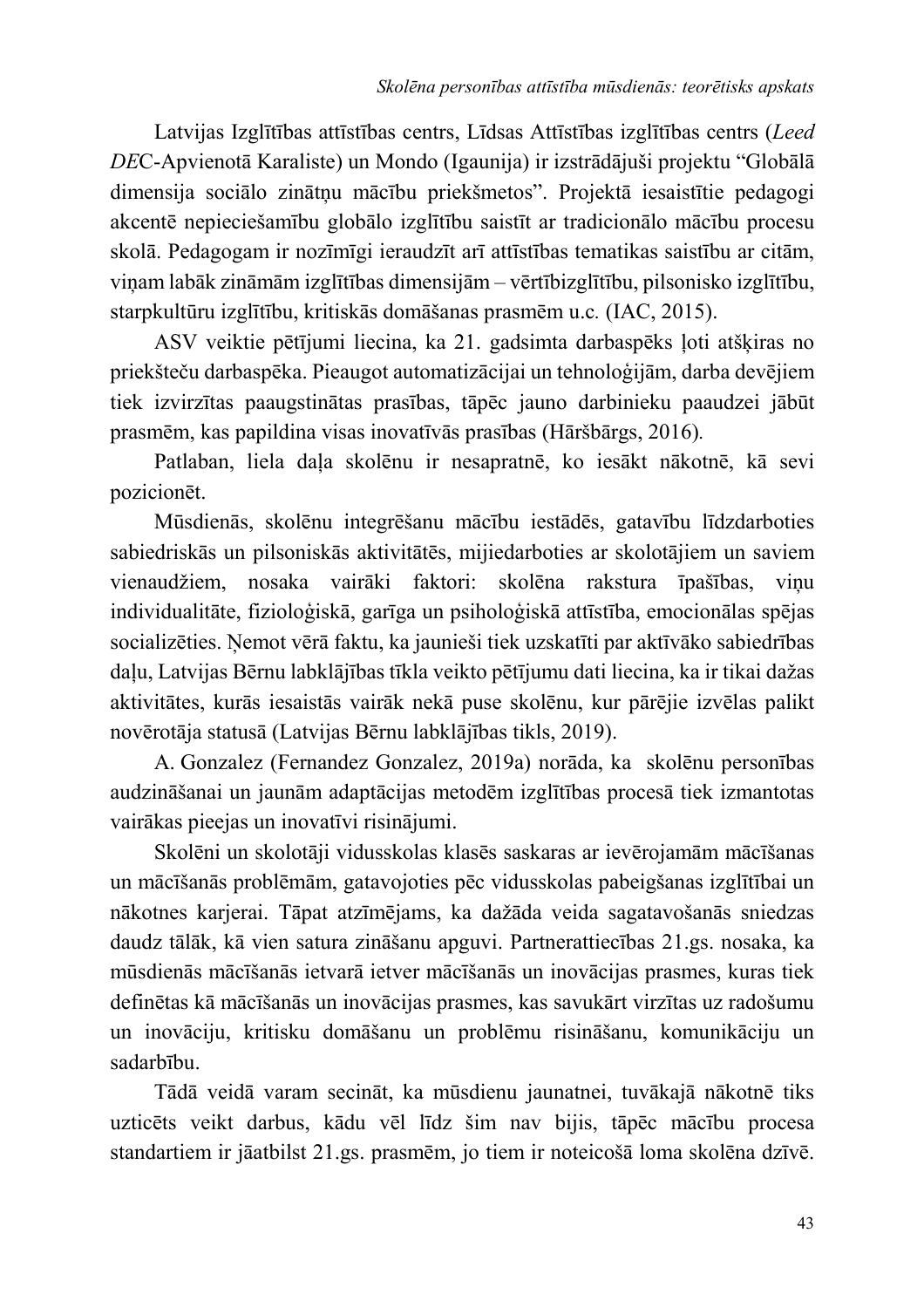### Ilga Kolosova

Saskaņā uz mūsdienu izglītības tendencēm un perspektīvām, nākotnes sabiedrība būs spējīga reaģēt uz dažādiem izaicinājumiem.

### Skolēnu iesaistīšanās mācībās ietekmējošie faktori Factors influencing student involvement in learning

Mācības, ir kā ceļš no nesaprašanas uz saprašanu, no nevarēšanas uz varēšanu, no nespējas uz spēju un tikai skolēna pašiniciatīva šajā procesā sekmē vina veiksmīgu attīstību.

I. Žogla (2017) ir pārliecināta, ka mācību individuālās izzinas mērķis ir izmainīt un bagātināt skolēna personību. Viņa arī norāda, ka mācību procesa centrā ir mācību priekšmets, kas didaktisko procesu pakļauj priekšmeta loģikai un ir visbiežāk sastopams kā sašaurināta didaktisko likumību izpratne, respektējot programmas prasības un tādējādi uzrādot normatīvā pedagoģiskā procesa pazīmes (Kalnina, 2019).

Mācību procesā nav nošķirama skolēna atbildība mācīties un pilnveidoties, jo pareiza un atbildīga pieeja, lielā mērā būs atkarīga no sasniedzamā rezultāta, ko skolēns vēlas iegūt un kādiem mērkiem ir tendēts (Kyeongheui, 2013).

H. Hodsons (2018) uzskata, ka aizstāvība uz rīcību orientēta un uz jautājumiem balstīta mācību programma, ir kā atslēga zinātniskās prasmes atjaunošanai un aktivizēšanai, lai palielinātu skolēnu sniegumu valsts un starptautiskā mērogā (Hodsons, 2018).

B. Džonsons savos darbos norāda, ka neatkarīgi no tā, cik smagi skolotāji strādā, lai padarītu stundu saistošu un interesantu, joprojām ir vērojama pasīva darbība un skolēnu intereses trūkums. Risinājums ir vienkāršs - nepieciešams palielināt skolēnu iesaistīšanās un skolēnu aktivitāte, tāpēc skolotājam, priekšplānā jāizvirza skolēnu zināšanas un prasmes, kura tiktu pielietotas praktiski rīkojoties. Skolotājs, ir virzītājs, kas ar savu pieredzi padara stundu saistošu, ka skolēnam būs grūti nepiedalīties (Jonson, 2013). Visnotaļ skaidri jāapzinās līdzekli, veidi, nepieciešamās personības kvalitātes un ietekmējošie faktori, kas dzīvojot šodienas dinamiskajā sabiedrībā, varētu sekmēt efektīvāku virzību uz nosprausto mērķi, pašapliecināšanos, kā arī skolēnu iesaistīšanos mācībās. Atbildīga attieksme pret mācībām, sekmē individuālo spēju attīstīšanu paša dzīves vadīšanai, globālās sabiedrības dzīves kontekstā (Danilāne & Lubkina, 2006).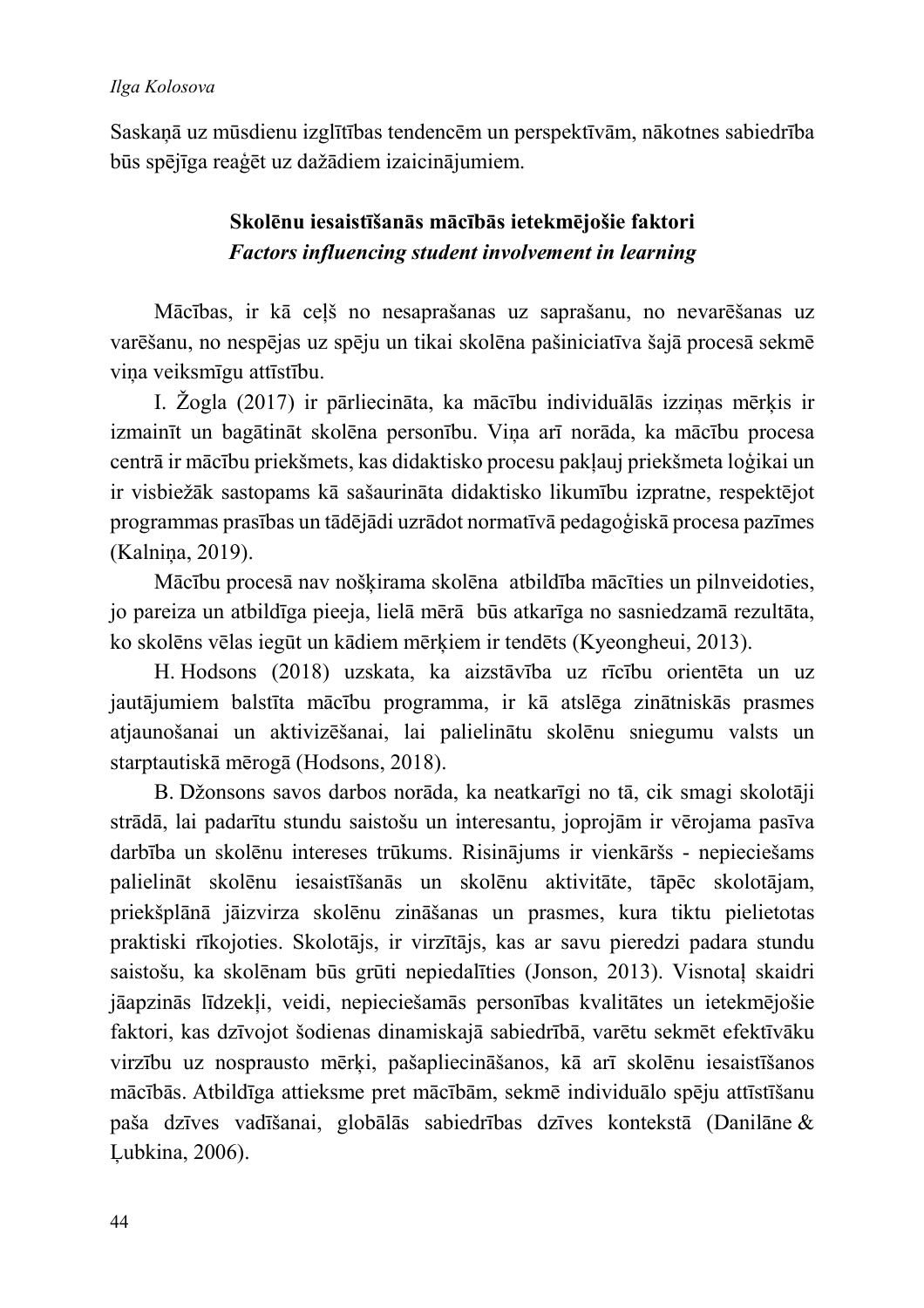Pētījuma rezultāti sniedz nozīmīgu atziņu situācijā, kad Latvijas skolās tiek uzsākta sociāli emocionālās mācīšanās pieeja, būtiski ir uzsvērta vispārējā skolas klimata nozīme sociālās un emocionālās kompetences attīstībā (Fernandez Gonzalez, 2019b).

Pēdējos gados, pasaulē, ir veikti daudzi pētījumi, kas koncentrējas uz to faktoru noteikšanu, kas nodrošina veiksmīgu tehnoloģiju integrāciju mācību stundās, gan ārpus stundu laikā. Tiek pieņemts, ka tie paši faktori ietekmē līmeni tehnoloģiju izmantošanas procesos, pārvietojot mācības no skolas uz tiešsaistes formātu un mācīšanās kvalitāti abos formātos (Duraku & Hoxha, 2020).

Zinātniskās literatūras analīze ļauj secināt, ka skolēna personības veidošanās procesā svarīgi ir skolēna iesaistīšanās mācībās ietekmējošie faktori, tādi kā izglītības apguves process, personiskā attieksme un līdzdalība, tādā veidā radot vinu politisku piederību valstij.

# Mācīšanās un caurviju prasmes jaunajā gadsimtā Learning and transversal skills in the new century

Mācīšanās ir personības audzināšanas līdzeklis, jo, mācoties, cilvēks audzina raksturu, pārliecību par savām spējām, savu veiksmju un neveiksmju cēloņu analizēšanu. Z. Anspoka (2014) norāda, ka orientētiem uz panākumiem skolēniem ir lielāka izturība, tie ātrāk tiek galā ar neveiksmēm vai grūtībām. Orientācija uz panākumiem noteikti sekmēs labas sekmes mācībās, motivēs darboties ne tikai skolā, bet arī ārpus tās, kā arī līdzdarboties citās aktivitātēs un uzņemties atbildību vai līderību.

I. Arāja (2015), izstrādājot metodes un paņēmienus izglītības jomā, atzīmē, ka mācīšanās ir process, kurā cilvēks pieredzes rezultātā maina savu uzvedību, kā arī nodrošina uzticēšanos un sapratni starp pedagogu un skolēnu, sekmē skolēna motivāciju, atbildību īstenot atbalsta sniegšanu skolēniem pedagoģiskajā procesā.

Tradicionālās pieejas, kurās saturs ir ievietots mācīšanās sākumā, nespēj nodrošināt skolēnus ar prasībām, kas ir dominējošas pašreizējā pasaulē. Izglītības iestāde, kas mudina izglītojamos uzņemties vadību par savām zināšanām, kontekstā nodrošina dziļāku pasaules izpratni, kas viņiem nepieciešama, lai izmantotu dzīves sniegtās iespējas. Digitālais laikmets ir nodrošinājis mums perfektu atbalsta platformu, kā atspēriena punktu tam, lai uzsāktu un turpinātu attīstību un virzību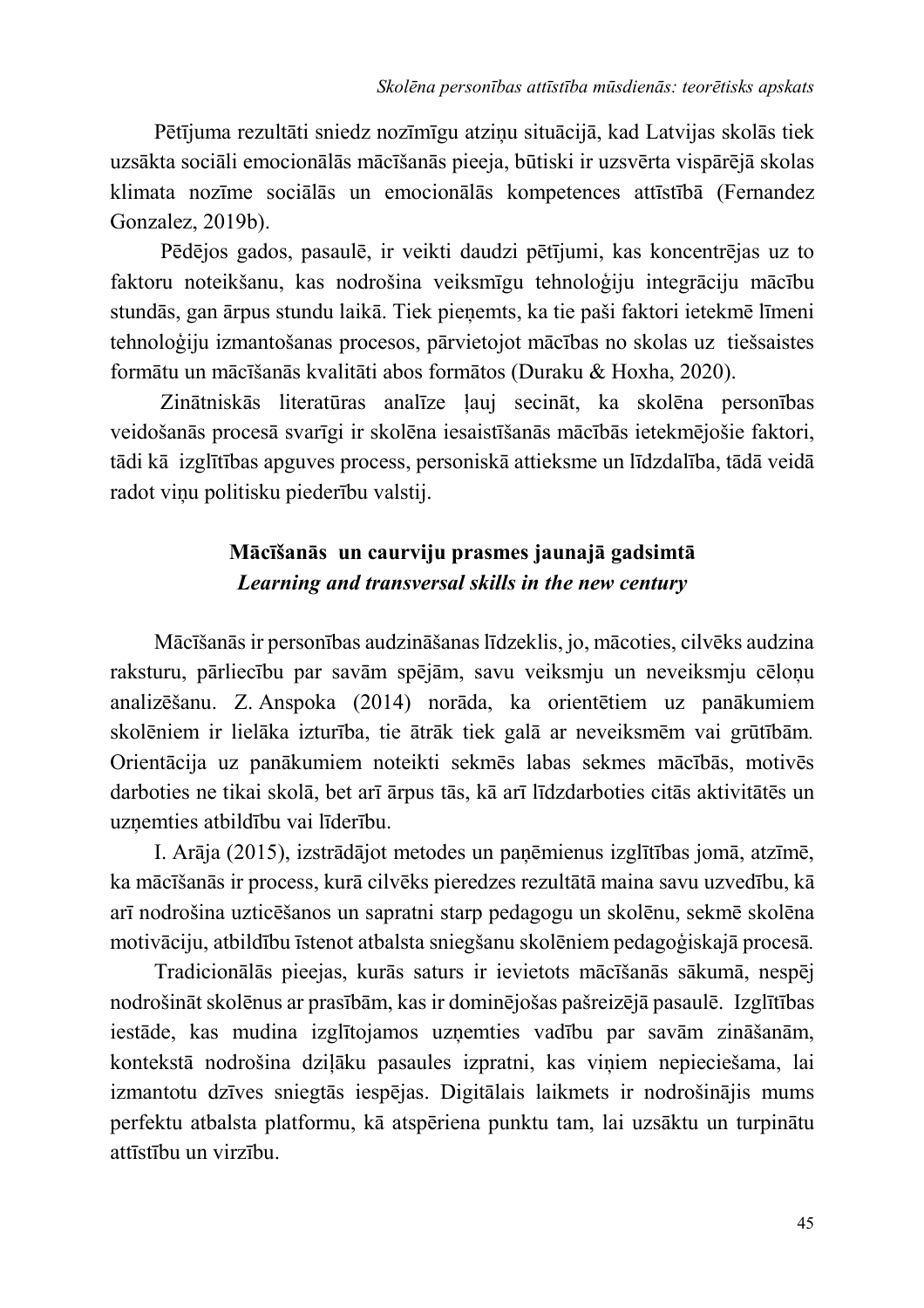### Ilga Kolosova

Skola 2030 mājas lapā tiek norādīts, ka mācību saturu veido ne tikai zināšanas un pamatprasmes mācību jomā, bet arī caurviju prasmes un tikumi (Skola, 2030).

Caurviju prasmes ietver sevī:

- kritiskā domāšana un problēmrisināšana spēja izvērtēt, izanalizēt informāciju, pieņemt lēmumus, rast izejas no problēmsituācijām;
- jaunrade un uzņēmējspēja jauno ideju, procesu rašana, spēja to realizēt un *istenot*:
- pašvadīta mācīšanās prasme apgūt mācību priekšmeta saturu, gan vēlme to mācīties:
- sadarbība nozīmē sadarbošanos ar citiem, lai sasniegtu savus un kopīgus mērkus, uzklausīt citu viedokli, padomus, izrādīt empātiju, komandā būt aktīvam un sniegt savu ieguldījumu, spēt panākt kompromisu;
- pilsoniskā līdzdalība prasme ietekmēt un izmainīt situāciju sabiedrībā, kolektīvā, solidāra atbildības prasmes;
- digitālā prasme- jauno tehnoloģiju gudra un atbildīga lietošana un nekaitīga komunicēšanas tajās (VISC, 2019).

Z. Oliņa (2018) veiktajā pētījumā saistībā ar skolēna kompetencēm un prasmēm apkopoja 21.gadsimta prasmes, kuras tika modelētas Pasaules ekonomikas forumā World Economic Forum (2015). Modelis skatāms 1. attēlā.



1. attēls. Pasaules ekonomikas foruma 21. gadsimta prasmju modelis (Olina et al., 2018, 25) Figure 1 World Economic Forum 21st century skills model (Olina et al., 2018, 25)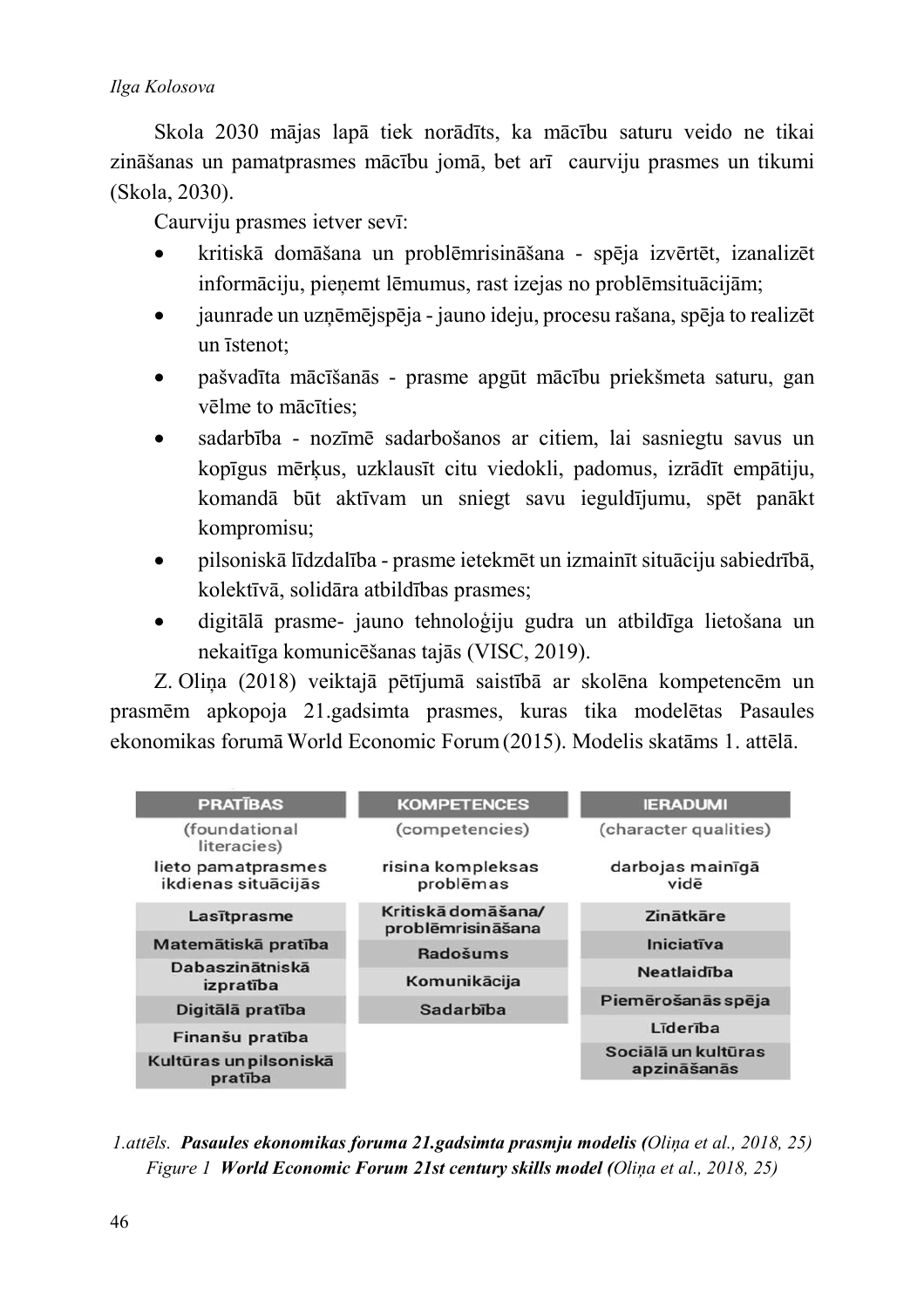Varam secināt, ka personības attīstībā nepieciešams pilnveidot caurviju jeb vispārīgās prasmes, kuras nepieciešamas ne vien skolā, bet ikvienam daudzveidīgās dzīves situācijās, un to pēctecīgai un sistemātiskai attīstīšanai ikdienā. Pilnveidotam mācību saturam patlaban veltīta pastiprināta uzmanība, tās mērktiecīgi integrējot vispārējās izglītības mācību saturā.

### Mācīšanas un mācīšanās procesa organizācija Organization of teaching and learning process

Mācīšanās ir jaunas izpratnes, zināšanu, uzvedības, prasmju, vērtību, attieksmes un izvēles iegūšanas process. Turklāt skolotāja profesionālā meistarība, mērķtiecīga pedagoģiskā pieeja, mācību organizācijas forma, mācību metožu un panēmienu izvēle ir izškiroša, lai panāktu skolēnu gatavību pienemt un demokrātiskā sabiedrībā īstenotu sociāli atbildīgus lēmumus personiskajā, profesionālajā un sabiedriskajā dzīvē.

Pamatojoties uz B. Hoskinsa un U. Fredriksons (Hoskins & Fredriksson, 2008) teorijām, mūsdienu izglītības procesā vairs nav tradicionāla zināšanu nodošana jaunajai paaudzei, jo tas ir process, kurā skolēns attīsta savas spējas attiecināt uz nezināmām dzīves situācijām. Ir svarīgi skolēnā, attīstīt kompetenci, kā mācīšanas rezultāta kompleksu. Šī brīža mācīšanas sākas tad, kad skolēns analīzē, sintēzē, salīdzina ar mērķi iegūt jaunas zināšanas un universālas prasmes, kuras varēs turpmāk izmantot visu dzīvi (Olina, 2018). Efektīva mācību darbība tiek veikta, kad ir nodrošināts līdzsvars starp zināmo un nezināmo, moderno un tradicionālo, jauno un veco. Mācību organizācijas formu definē kā skolotāja organizētu skolēnu izziņas un mācību darbību, kas tiek pielāgota dažādiem apstākliem, piem., klasē, brīvā dabā utt.

Mācīšanas un mācīšanās procesa organizācija tiek tendēta uz to, lai skolēns attīsta savas spējas un savu attieksmi pret nezināmām dzīves situācijām.

# Skolēnu intervijas rezultātu analīze **Analysis of student interview results**

Lai noskaidrotu skolēnu redzējumu savas personības attīstībā, svarīga ir skolotāja loma šajā procesā, kurš nodarbojas ar skolēniem ārpus klases nodarbībās. Tāpēc tika veikts pilotpētījums - intervijas veidā. Tajā piedalījās seši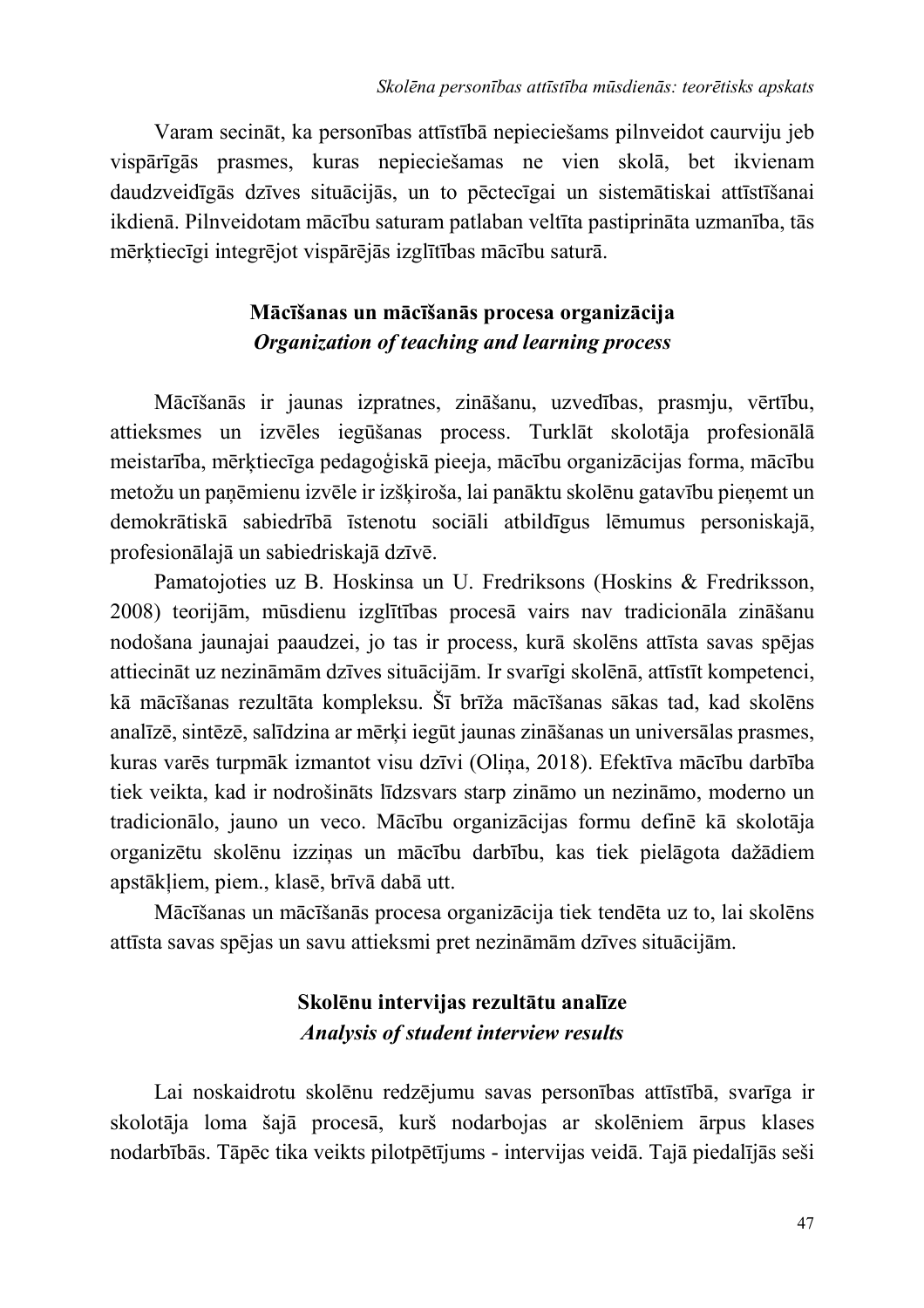#### Ilga Kolosova

12. klašu audzēkņi, kuri dzīvoja dienesta viesnīcā laikā, kad notika sagatavošanās eksāmeniem, turklāt skolēnu mācību procesu skāra COVID-19 pandēmija.

Skolēniem piedāvāts atbildēt uz interesējošu jautājumu "Kādu atbalstu Jūs sagaidītu no skolotāja, kurš tiktu nodarbināts ārpus klases nodarbībās dienesta  $viesn\bar{t}c\bar{a}$ ?"

Iegūtas atbildes, kuras iegūtas no skolēniem bija sekojošas:

### Brīvības izvēle

.. vecāko klašu audzēkņiem skolotājs nav nepieciešams, jo skolēni jau ir patstāvīgi, radoši, spējīgi paši par sevi atbildēt, rast atbildes uz sevis interesējošiem jautājumiem;

.. skolotāja loma ir kontrolēt manu dzīvi, bet esmu jau patstāvīgs, pilngadīgs un zinu pats, kas man ir svarīgs, kas ir mazsvarīgs;

.. sagatavošanās eksāmeniem, skolotājs vairs nav vajadzīgs, jo katram skolēnam ir savas mācīšanas metodes un attieksme pret to;

.. skolotāja darbam jābūt neuzstājīgam, lai paši skolēni varētu izvēlēties ko un kad darīt, lai būtu brīvība arī savam laikam, draugiem, interesēm,

### Saliedētība un kontrole

.. skolēniem, kuri uzsāks dzīvošanu dienesta viesnīcā, noteikti būs nepieciešams skolotāja atbalsts, lai saliedētu kolektīvu, tas varētu būt sadraudzēšanās pasākumi, kopējie kino vakari, spēles, vakariņu gatavošana, kas noteikti būtu interesanti un radoši;

.. man nepatiktu, ja man 'uzbāztos' ar kādam aktivitātēm, kurās nevēlos piedalīties, bet dzīvojot dienesta viesnīcā noteikti to vajag, jo tad nebūs kontroles;

.. man būtu svarīgi, lai skolotājs spētu radīt drošības sajūtu un saliedētību dienesta viesnīcā, jo skolēni ir dažādi. Viņš atbild par skolēnu drošību, tāpēc ir svarīgi ieklausīties ko drīkst, ko nē, lai nepieļautu kļūdas, par kurām jaunieši nevar iedomāties, tāpēc kontrolei ir jābūt, pretējā gadījumā skolēni var izvēlēties citu nekontrolējamo ceļu.

### Norāde uz iespējam

.. skolēnus vajag iepazīstināt, kādas iespējas dod skolēniem pilsēta - interešu izglītība, draugu pulciņi, sporta aktivitātes, deju nodarbības, muzikālas iespējas, piedalīšanās mazo uzņēmējspēju projektos, tad noteikti būtu interesanti dzīvot dienesta viesnīcā;

.. nepieciešams, lai skolotājs audzina skolēnos patstāvību, domāt radoši, pieņemt lēmumus un atbildēt par savu rīcību, rast atbildes uz jautājumiem;

.. mācīties kopā ar skolotāju?, nē, to tik nē! Negribētu pēc skolas vēl kopā ar skolotāju sēdēt un pildīt mājas darbus. Skolotājam jābūt tādam, kā draugam, psihologam, kurš var uzklausīt, sadzirdēt un spēt palīdzēt atrast atbildes, lai uzmundrināt emocionālo stāvokli. Arī motivēt darboties un nepadoties;

.. ir svarīgi, lai visi skolēni justos piederīgi tur, kur viņi pavada savu brīvo laiku ārpus skolās.

Pilotpētījuma rezultāts norāda, ka skolēniem svarīga viņu personiskā brīvība uzņemties atbildību par savu mācīšanās procesu un pastāvīgumu darboties tajā individuāli. Z. Anspoka (2014) norāda: ja skolēns ir spiests mācīties, nezinot, kā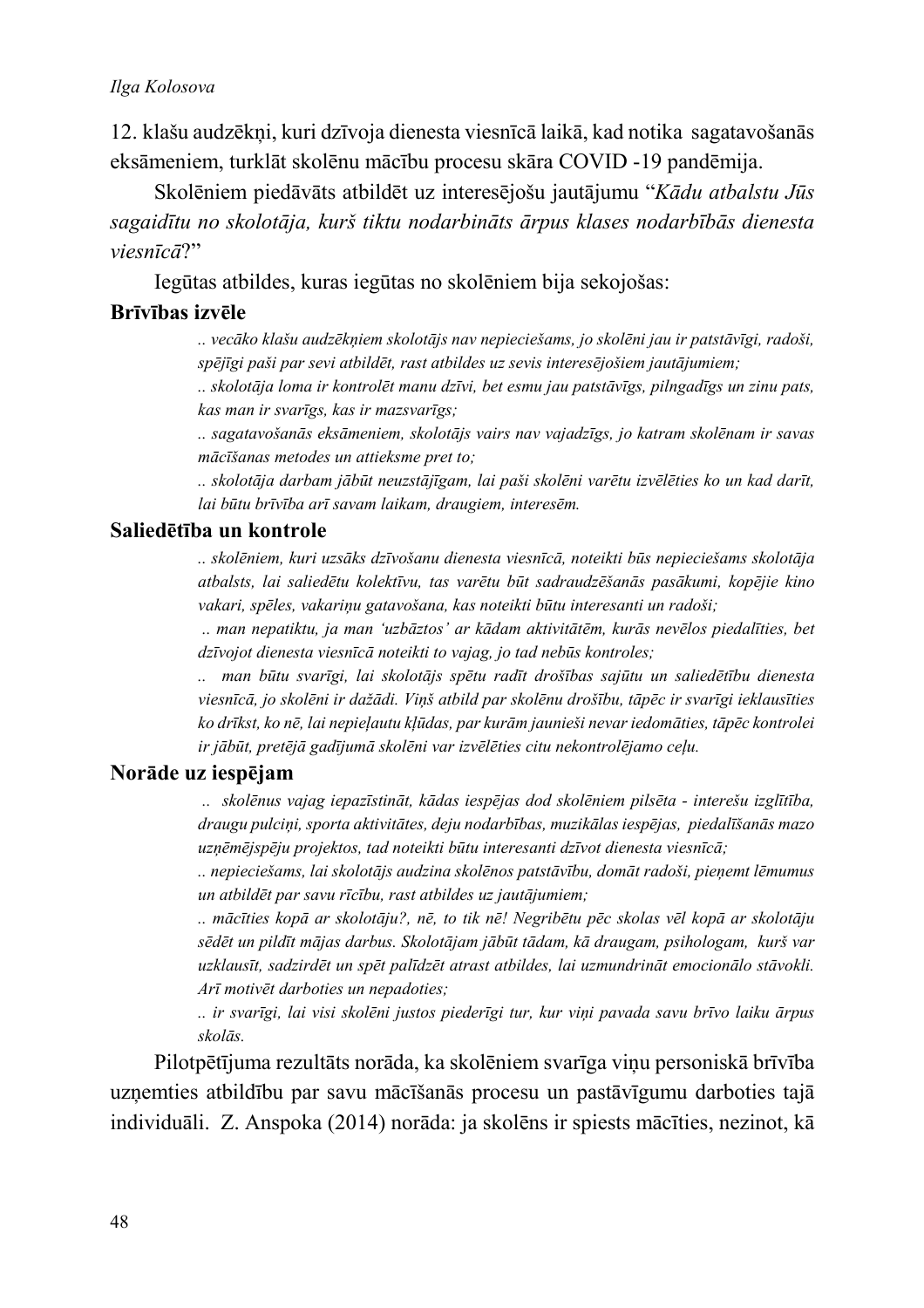to labāk un pareizāk izdarīt, viņam pakāpeniski veidojas negatīva attieksme pret mācīšanās procesu, mācīšanos viņš var neuztver kā jēgpilnu darbību.

Nākotnes pētījumos būtu svarīgi pārbaudīt, kādus sociālā atbalsta veidus vēlas sagaidīt skolēni atbilstoši 21. gadsimta prasmēm, lai būtu motivēti līdzdarboties sabiedrības labā un kādas vērtību likumsakarības var ietekmēt skolēnus mācīties darot.

Aptaujas rezultātā skolēnu sniegtās atbildes liecina, ka skolēni, kas mācās pēdējās vidusskolas klasēs, sevi pozicionē kā patstāvīgus cilvēkus, kuriem skolotāja atbalsts nepieciešams tikai minimālā līmenī. Skolēniem ir loti svarīga viņu personiskā brīvība uzņemties atbildību par savu mācīšanās procesu un pastāvīgumu darboties tajā individuāli.

## Secinājumi **Conclusions**

Cilvēka attīstība ietver sevī personības attīstību. Pusaudžu vecumam raksturīgās attīstības īpatnības izpaužas indivīda uzvedībā, attiecībās ar līdzcilvēkiem, attieksmē. Izglītības process ietver gan personiskus, gan sabiedriskus aspektus mācību saturā, veicinot skolēnu individuālos sasniegumus un apzinātu uzvedību mūsdienu sabiedrībā.

Mūsdienu jaunatnei, tuvākajā nākotnē tiks uzticēts veikt darbus kādu vēl līdz šim nav bijis, tāpēc mācību standartiem ir jāatbilst 21. gs. prasmēm, jo tiem ir noteicošā loma skolēna dzīvē un viņa personības attīstībā. Nākotnes sabiedrībai jābūt spējīgai reaģēt uz dažādiem izaicinājumiem. Saskaņā uz mūsdienu izglītības tendencēm un perspektīvām, nākotnes sabiedrība būs spējīga reaģēt uz dažādiem izaicinājumiem.

Zinātniskās literatūras analīze ļauj secināt, ka skolēna personības veidošanās procesā svarīgi ir skolēna iesaistīšanās mācībās ietekmējošie faktori, tādi kā izglītības apguves process, personiskā attieksme un līdzdalība, tādā veidā radot vinu politisku piederību valstij.

Personības attīstībā nepieciešams pilnveidot caurviju jeb vispārīgās prasmes, kuras nepieciešamas ne vien skolā, bet ikvienam daudzveidīgās dzīves situācijās, un to pēctecīgai un sistemātiskai attīstīšanai ikdienā. Pilnveidotam mācību saturam patlaban veltīta pastiprināta uzmanība, tās mērķtiecīgi integrējot vispārējās izglītības mācību saturā.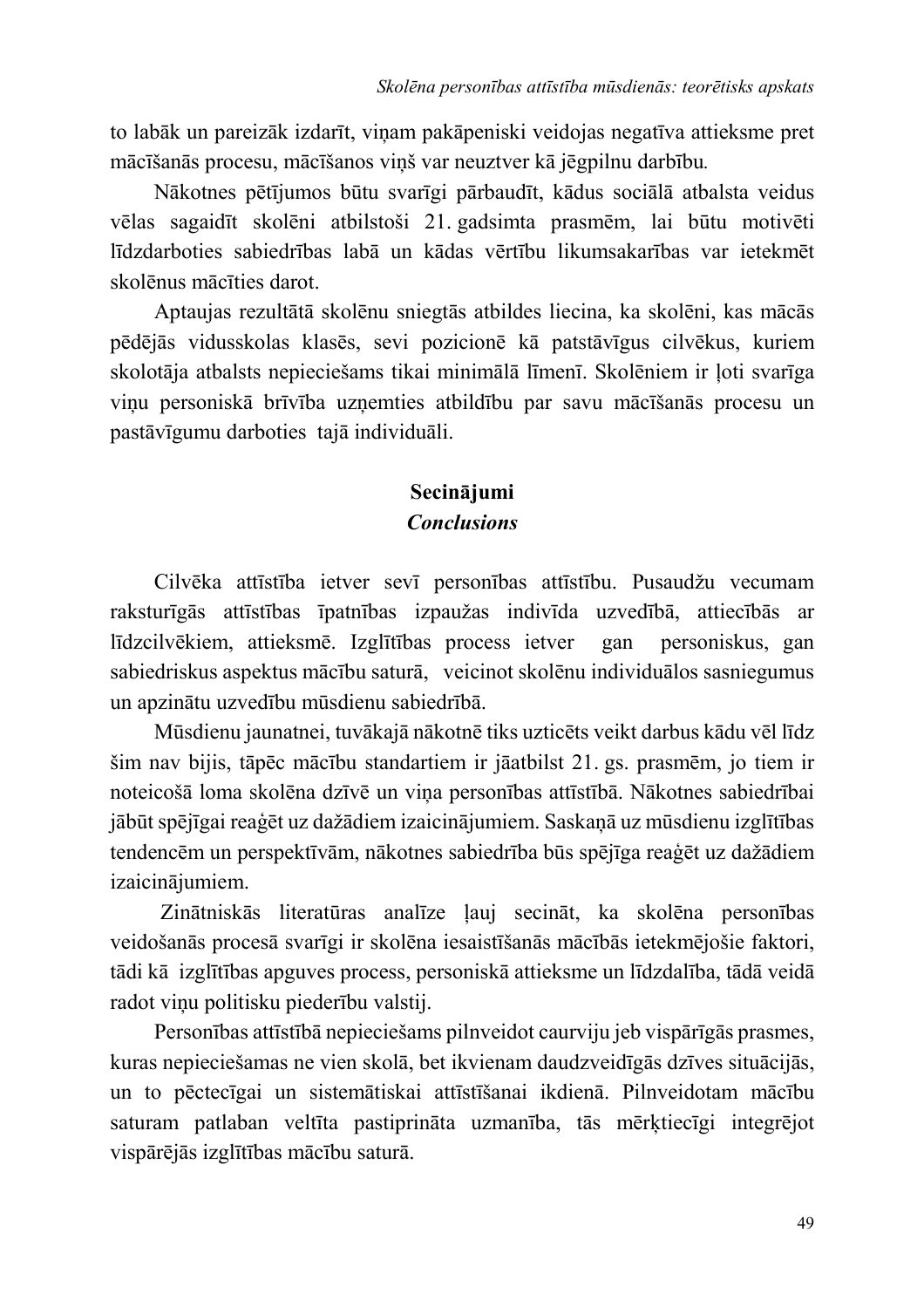Mācīšanas un mācīšanās procesa organizācija tiek tendēta uz to, lai skolēns attīsta savas spējas un savu attieksmi pret nezināmām dzīves situācijām.

Intervijā, kas tika veikta dienesta viesnīcā, skolēnu sniegtās atbildes liecina, ka skolēni, kas mācās pēdējās vidusskolas klasēs sevi pozicionē, kā patstāvīgus cilvēkus, kuriem skolotāja atbalsts nepieciešams tikai minimālā līmenī. Skolēniem ir ļoti svarīga viņu personiskā brīvība uzņemties atbildību par savu mācīšanās procesu un pastāvīgumu darboties tajā individuāli.

### **Summary**

The development of a person's personality today shows that the student's own attitude and peculiarities of development are important, because they are inseparable from the student's behavior and surrounding influences.

As the educational process is closely linked to personal and societal aspects that are integrated into the curriculum, it results in the development of individual achievement and conscious behavior in today's society.

The 21st century is setting new and unprecedented standards for learning, as trends and demand in the labor market are changing rapidly, so students need skills that they will be able to apply in the future when starting their careers. An educational institution that encourages learners to take the lead in their knowledge provides a deeper understanding of the world that they need to take advantage of life

The analysis of the scientific literature allows to conclude that the factors influencing the student's involvement in learning, such as the educational process, personal attitude and participation, are important in the process of student formation, thus creating their political affiliation with the state.

In the development of personality, it is necessary to improve the general skills, which are necessary not only in school, but for everyone in various life situations, and for their successive and systematic development in everyday life. Increased attention is currently being paid to improved curricula by purposefully integrating them into general education curricula.

The organization of the teaching and learning process tends to develop the student's abilities and attitudes towards unknown life situations.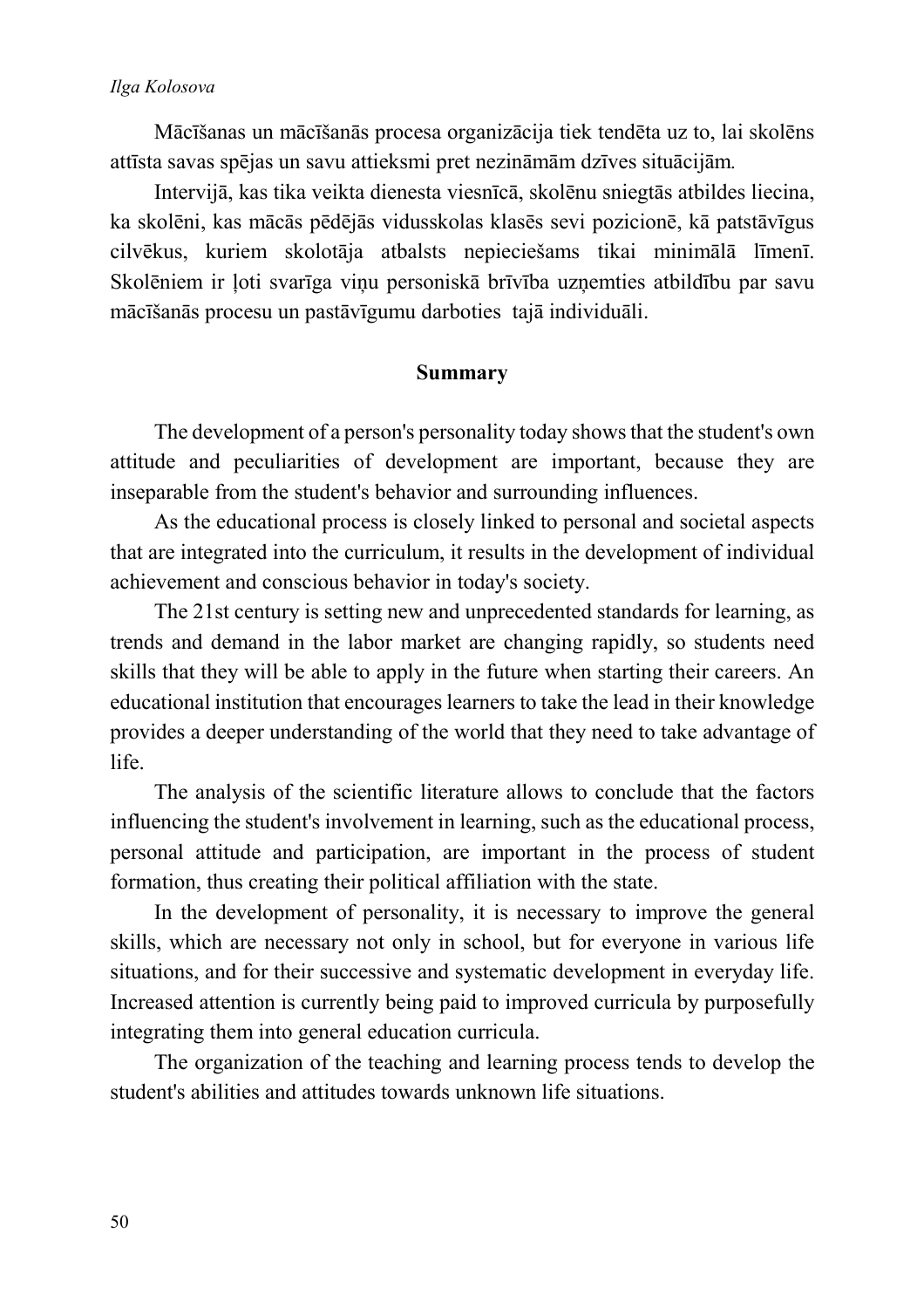In the development of personality, it is necessary to improve the general skills, which are necessary not only at school, but also for their successive and systematic development on a daily basis.

The survey data show that students in the last secondary school positions themselves as independent people who need only a minimal level of teacher support. In addition, their personal freedom to take responsibility for their own learning process and to act individually in it is important.

### Acknowledgement



Raksts izstrādāts FLPP projekta "Izglītības vērtību transformācija sociālas kopienas kultūras  $un$ ekonomiskajai izaugsmei (IzVeTSKKEI)" Nr. 1zp-202011-0178 ietvaros.

### Literatūra **References**

- Anspoka, Z. (2014). Tradicionālais un inovatīvais mūsdienu pedagoģiskajā procesā: dažas problēmas un risinājumi. Sabiedrība. Integrācija. Izglītība. Starptautiskās zinātniskās konferences rakstu krājums.
- Arāja,  $\mathbf{I}$ .  $(2015).$ Metodes un izglītības panēmieni darbā. Retrieved from https://www.izm.gov.lv/images/Erasmus/konference/I Araja Metodes.pdf
- Eiduka, D. (2019). Latvijas Bērnu labklājības tīkls. Jauniešu labbūtība Baltijas valstīs: pētījuma kopsavilkums. Retrieved from

https://www.izm.gov.lv/lv/media/2194/download

- Fernandez Gonzalez, M. J. (2019a). Rakstura un tikumiskās audzināšanas kultūrvēsturiskā izpēte Latvijā un pasaulē, 16. DOI: http://dx.doi.org/10.22364/rtal
- Fernandez Gonzalez, M. J. (2019b). Skolēnu morālā audzināšana Latvijas skolās: vecāku, skolotāju, topošo skolotāju un skolu un izglītības pārvaldes vadītāju viedokli. Populārzinātniskais pētījuma zinojums, 13-15.

http://blogi.lu.lv/manuels/files/2019/04/Zinojums Skolēnu-morālā-Pieejams: audzināšana-Latvijas-skolās.pdf

- Hoskins, B., & Fredriksson, U. (2008). Learning to learn: What is it and can it be measured?  $JRC$ Scientific and Technical Reports. Retrieved from https://scholar.google.co.uk/citations?view op=view citation&hl=en&user=xl6JJAsAA AAJ&citation for view=xl6JJAsAAAAJ:2osOgNQ5qMEC
- IZM. Izglītības attīstības pamatnostādnes 2021.-2027.gadam (2020). Nākotnes prasmes nākotnes sabiedrībai. Retrieved from